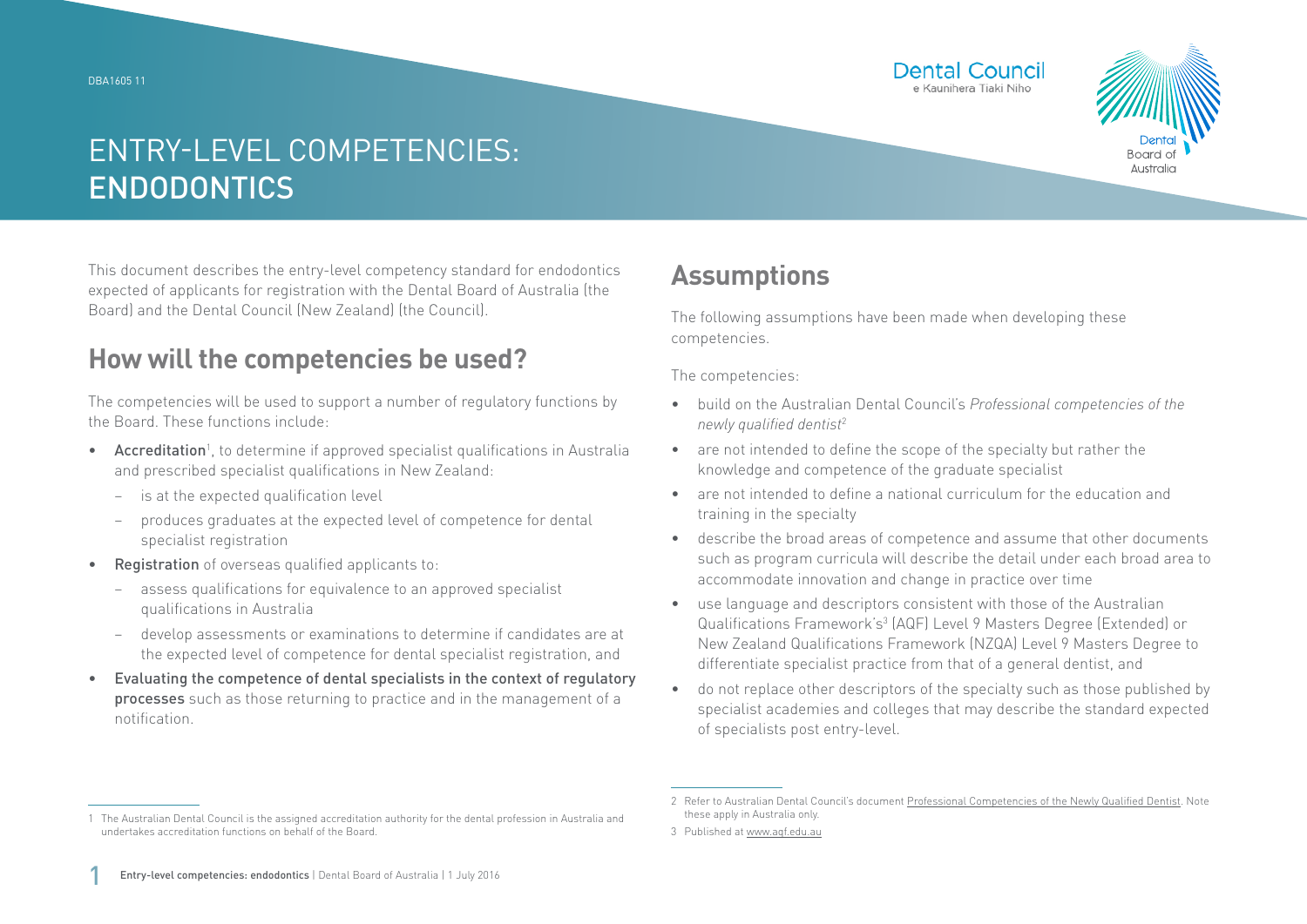### **How to read the competencies**

The competencies should be read:

- with an understanding of how they are to be used, and
- in the context of how they are relevant to the particular specialty this will mean that competencies generic to all specialties may be demonstrated differently in each specialty.

© AUSTRALIAN HEALTH PRACTITIONER REGULATION AGENCY and DENTAL BOARD OF AUSTRALIA, 2016

This publication may be copied, transmitted and distributed for educational or research purposes

## **Definition**

#### **Australia**

Dental Board of Australia *List of approved specialties*<sup>4</sup> .

Endodontics is defined as:

*The branch of dentistry concerned with the morphology and pathology of the pulpo-dentine complex and periradicular tissues. Its study and practice encompasses the basic clinical sciences including the biology of the normal pulp, and the aetiology, diagnosis, prevention and treatment of diseases and injuries to the pulp and associated periradicular tissues.*

#### **New Zealand**

The *Health Practitioners Competence Assurance Act* (the Act) describes a scope of practice as the health service that a practitioner registered in that scope of

practice is permitted to perform, subject to any conditions for the time being imposed by the responsible authority.

The Council publishes a scope of practice as a Notice in the New Zealand Gazette under section 11 of the Act.

The scope of practice for Endodontics $^5$  is described as:

*Endodontic specialists practise in the branch of dentistry that is concerned with the morphology and pathology of the pulpo-dentine complex and periradicular tissues. Its study and practice encompasses the basic clinical sciences including the biology of the normal pulp, and the aetiology, diagnosis, prevention, and treatment of diseases and injuries to the pulp and associated periradicular tissues.*

*Specialist endodontics is undertaken by a dental practitioner who possesses additional postgraduate qualifications, training and experience recognised by the Council as appropriate for registration.* 

4 Published at [www.dentalboard.gov.au/Registration-Standards](http://www.dentalboard.gov.au/Registration-Standards.aspx)

<sup>5</sup> Published at [www.dcnz.org.nz/i-practise-in-new-zealand/dentists-and-dental-specialists/scopes-of-practice](http://www.dcnz.org.nz/i-practise-in-new-zealand/dentists-and-dental-specialists/scopes-of-practice)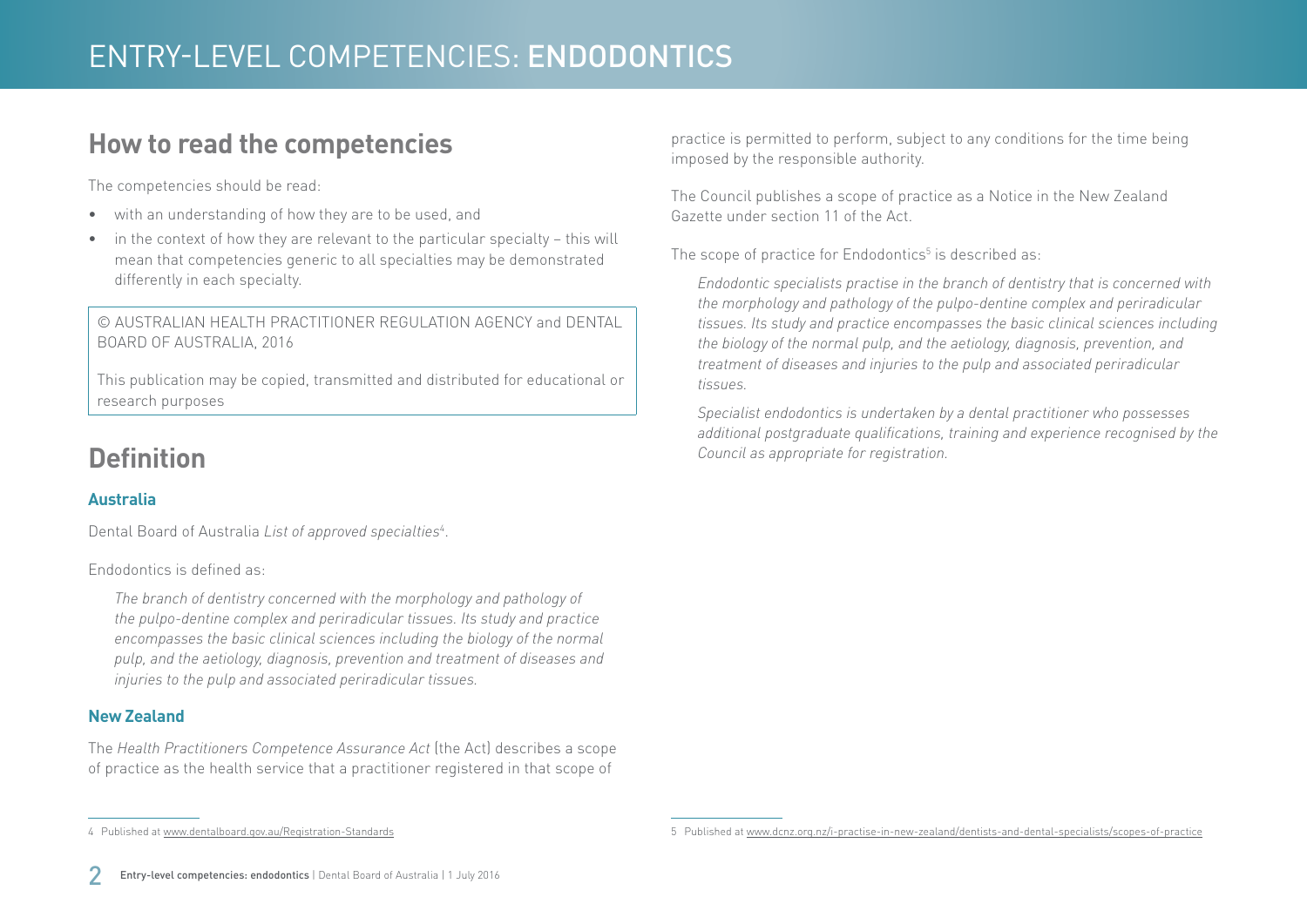| <b>Domain</b>                                                                                                                                                                                                                     | <b>Competencies</b>                                                                                                                                                                                                                                                                                                                                                                                                                                                                                                                                                                                                                                                                                                                                                                                                                                                                                                                                                                                                                                                                                                                                                                                                                                                                                      |
|-----------------------------------------------------------------------------------------------------------------------------------------------------------------------------------------------------------------------------------|----------------------------------------------------------------------------------------------------------------------------------------------------------------------------------------------------------------------------------------------------------------------------------------------------------------------------------------------------------------------------------------------------------------------------------------------------------------------------------------------------------------------------------------------------------------------------------------------------------------------------------------------------------------------------------------------------------------------------------------------------------------------------------------------------------------------------------------------------------------------------------------------------------------------------------------------------------------------------------------------------------------------------------------------------------------------------------------------------------------------------------------------------------------------------------------------------------------------------------------------------------------------------------------------------------|
| 1. Professionalism                                                                                                                                                                                                                | Generic                                                                                                                                                                                                                                                                                                                                                                                                                                                                                                                                                                                                                                                                                                                                                                                                                                                                                                                                                                                                                                                                                                                                                                                                                                                                                                  |
| On graduation a dental specialist<br>will have the knowledge and<br>skills to demonstrate autonomy,<br>expert judgement, adaptability<br>and responsibility as a<br>practitioner and show leadership<br>in the dental profession. | A graduate specialist is expected to be competent in the following, as relevant to the specialty:<br>recognising the personal limitations and scope of the specialty and knowing when to refer or seek advice appropriately<br>a.<br>practising with personal and professional integrity, honesty and trustworthiness<br>b.<br>providing patient-centred care, including selecting and prioritising treatment options that are compassionate and respectful of patients' best<br>interests, dignity and choices and which seek to improve community oral health<br>understanding and applying the moral, cultural, ethical principles and legal responsibilities involved in the provision of specialist dental care<br>d.<br>to individual patients, to communities and populations<br>displaying appropriate professional behaviour and communication towards all members of the dental team and referring health practitioner/s<br>е.<br>understanding and applying legislation including that related to record-keeping<br>demonstrating specialist professional growth and development through research and learning<br>q.<br>supporting the professional development and education for all members of the dental and/or health community, and<br>h.<br>demonstrating leadership in the profession. |
| <b>2. Communication and social</b><br><b>skills</b><br>On graduation a dental specialist<br>will be able to interpret and<br>transmit knowledge, skills and<br>ideas to dental and non-dental<br>audiences.                       | Generic<br>A graduate specialist is expected to be competent in the following, as relevant to the specialty:<br>identifying and understanding a patient's, or their parent's, guardian's or carer's expectations, desires and attitudes when planning and<br>a.<br>delivering specialist treatment<br>communicating effectively with patients, their families, relatives and carers in a manner that takes into account factors such as their age,<br>intellectual development, social and cultural background<br>use of technological and telecommunication aids in planning and delivering specialist treatment<br>C.<br>communicating effectively in all forms of health and legal reporting, and<br>d.<br>interpreting and communicating knowledge, skills and ideas.<br>е.                                                                                                                                                                                                                                                                                                                                                                                                                                                                                                                          |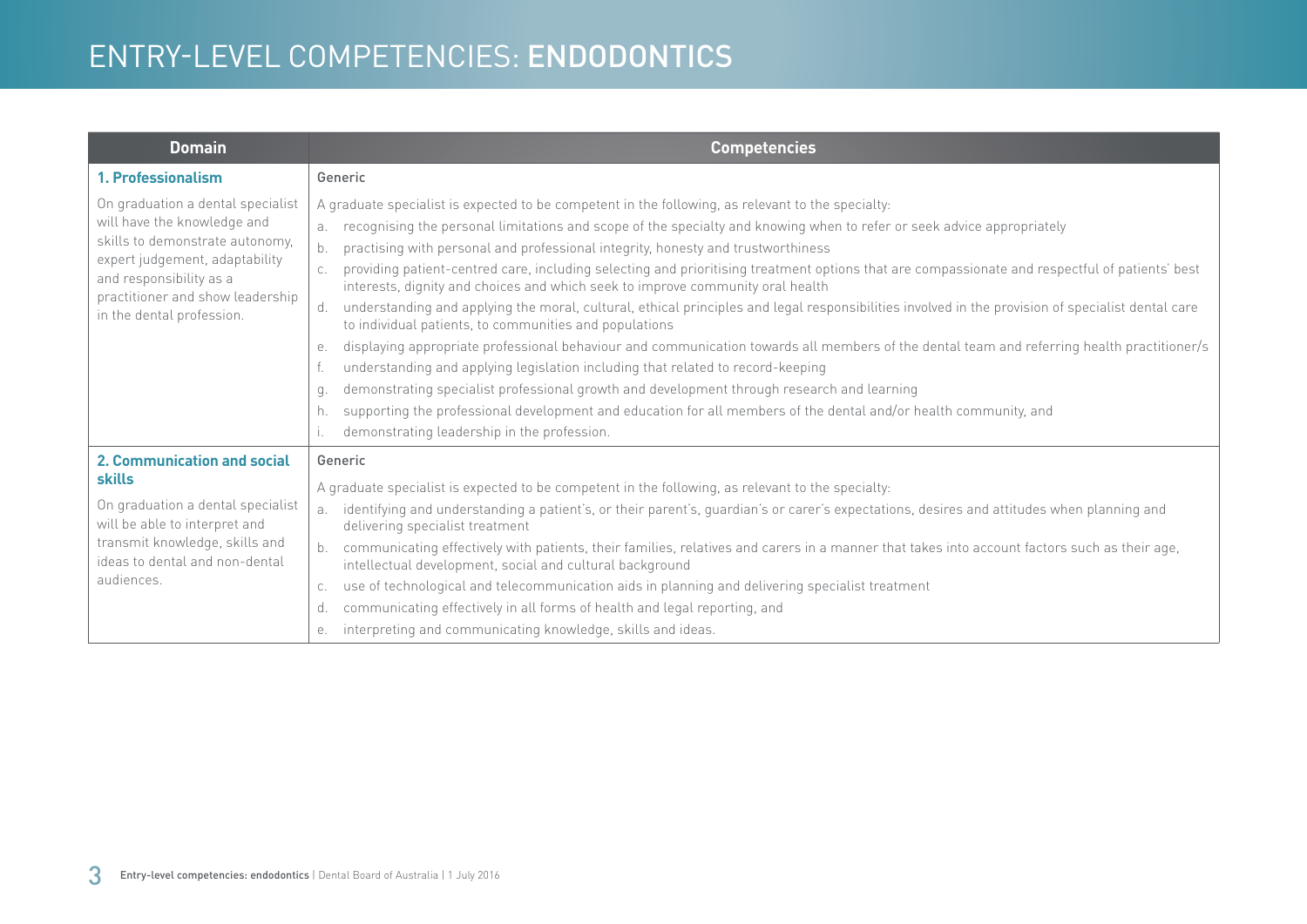| the pathogenesis, diagnosis and management of pulp, root canal and periradicular conditions in the primary and permanent dentitions |
|-------------------------------------------------------------------------------------------------------------------------------------|
|                                                                                                                                     |
|                                                                                                                                     |
|                                                                                                                                     |